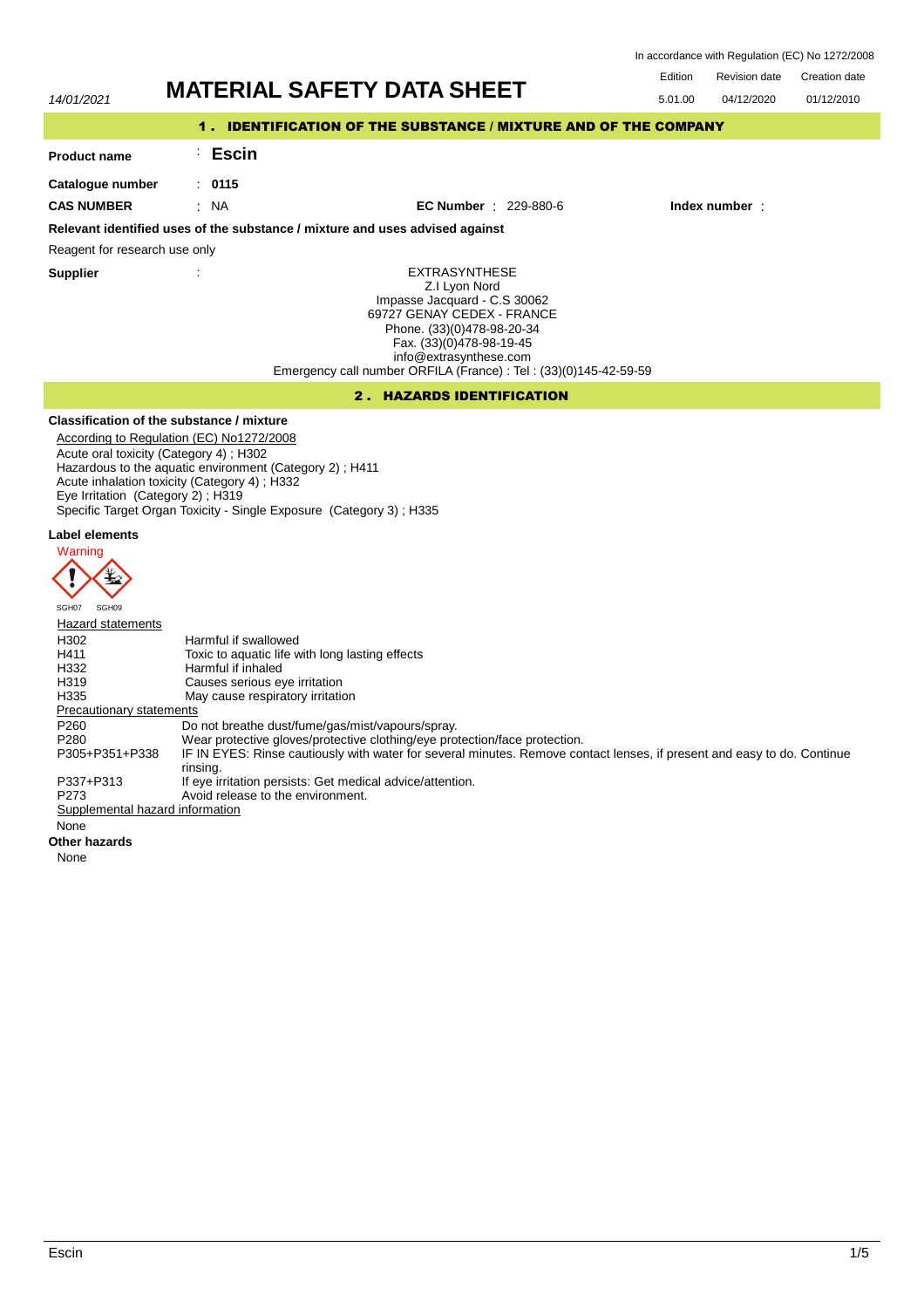# 3 . COMPOSITION / INFORMATION ON INGREDIENTS

| <b>Product name</b>      | : Escin           |
|--------------------------|-------------------|
| <b>Empirical formula</b> |                   |
| <b>CAS NUMBER</b>        | ΝA                |
| <b>Synonyms</b>          |                   |
| <b>EC Number</b>         | $: 229 - 880 - 6$ |

**Other hazardous ingredients**



 $R_1$ = angelic acid; tiglic acid;  $\alpha$ -methylbutyric acid or isobutyric acid  $R_2$ = CH<sub>2</sub>OH or CH  $R_1$ ,  $R_2$  = Glc, Gal,  $Xv$ 

No data available.

# 4 . FIRST AID MEASURES

#### **Inhalation**

In case of inhalation, move the victim to fresh air. If breathing is difficult, put the victim on oxygen. If breathing stops, carry out artificial respiration.

#### **In case of skin contact**

Wash thoroughly with water and soap.

# **In case of eye contact**

Rinse well with plenty of water for at least 15 minutes.

# **Ingestion**

Do not make an unconscious person vomit or swallow anything. Rinse the mouth thoroughly with water.

5 . FIRE-FIGHTING MEASURES

# **Extinguishing media**

Carbon dioxide, dry powder.

### **Special hazards arising from the substance**

Harmful/toxic vapours, carbon oxides may be released during the fire.

#### **Advise for fire-fighters**

Wear an autonomous breathing apparatus and suitable protection clothing against chemical agents.

# 6 . ACCIDENTAL RELEASE MEASURES

#### **Personal precautions**

Use personal protective equipment. Evacuate the personnel from the contaminated zone. Ensure adequate ventilation.

# **Environnemental precautions**

Keeping away from drains, surface and ground waters.

# **Methods and materials for containment and cleaning up**

Clean up without creating dust and place in adapted and sealed containers for elimination. Wash the contaminated aera with water and soap. Confine washing water and dispose of it complying with the local regulations. After cleaning, quickly eliminate traces of water with a product absorbing liquids (for example : sand, sawdust, universal binder, Kieselguhr).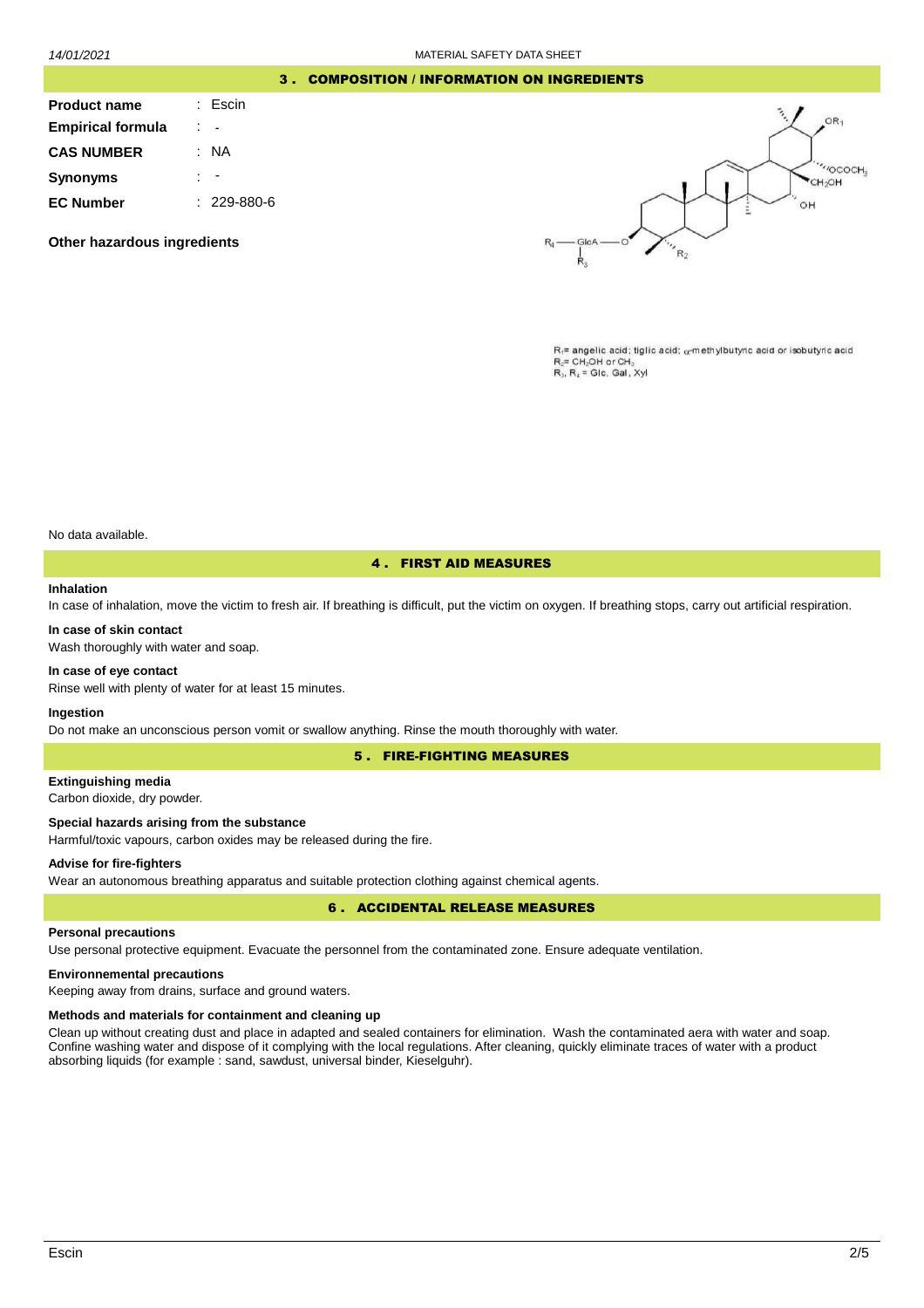# 7 . HANDLING AND STORAGE

#### **Precautions for safe handling**

Avoid formation of dust. Avoid contact with skin and eyes. During handling, wear suitable personal protective equipment (see section 8). Follow the normal measures for preventive fire protection.

**Specific handling**

No data available.

**Specific end use(s)**

No data available

#### **Conditions for safe storage, including any incompatibilities**

Store in a cool well-ventilated place.

Keep container tightly closed in a dry place away from light.

Store at <+8°C

8 . EXPOSURE CONTROL/PERSONAL PROTECTION

#### **Respiratory protection**

Wear imperatively an appropriated mask/respirator, tested and approved by standards such as NIOSH (US) or CEN (EU).

#### **Hand protection**

Handle with protective gloves. The selected gloves have to satisfy the specifications of EU Directive 89/686/EEC and the standard EN 374 derived from it.

# **Eye protection**

Wear safety glasses.

#### **Skin protection**

Wear suitable protective clothing according to the quantity and the level of activity of the substance at the workplace.

# 9 . PHYSICAL AND CHEMICAL PROPERTIES

# **Information on basic physical and chemical properties**

| iliyi matiyir vir basiy pirysiyar anu çilgimcar properties |                           |
|------------------------------------------------------------|---------------------------|
| Physical state                                             | : Powder                  |
| Color                                                      | : White to beige coloured |
| Solubility in                                              | : Ethyl alcohol (Soluble) |
| Melting point                                              | : No data available.      |
| Initial boiling point                                      | : No data available.      |
| Flash point                                                | : No data available.      |
| рH                                                         | : No data available.      |
| Partition coefficient: n-octanol/water                     | : No data available.      |
| Auto-ignition temperature                                  | : No data available.      |
| Decomposition temperature                                  | : No data available.      |
| Viscosity                                                  | : No data available.      |
|                                                            |                           |

# **Other information**

#### No data available

# 10 . STABILITY AND REACTIVITY

# **Reactivity**

No data available.

# **Chemical stability**

Stable under recommanded storage conditions.

# **Possibility of hazardous reactions**

No hazardous reactions during storage and handling complying with the instructions.

**Conditions to avoid** No data available.

# **Incompatible materials**

No data available.

# **Hazardous decomposition products**

No hazardous decomposition products if the instructions for handling and storage are respected. During high overheating of the substance or during a fire, hazardous decomposition products may be produced.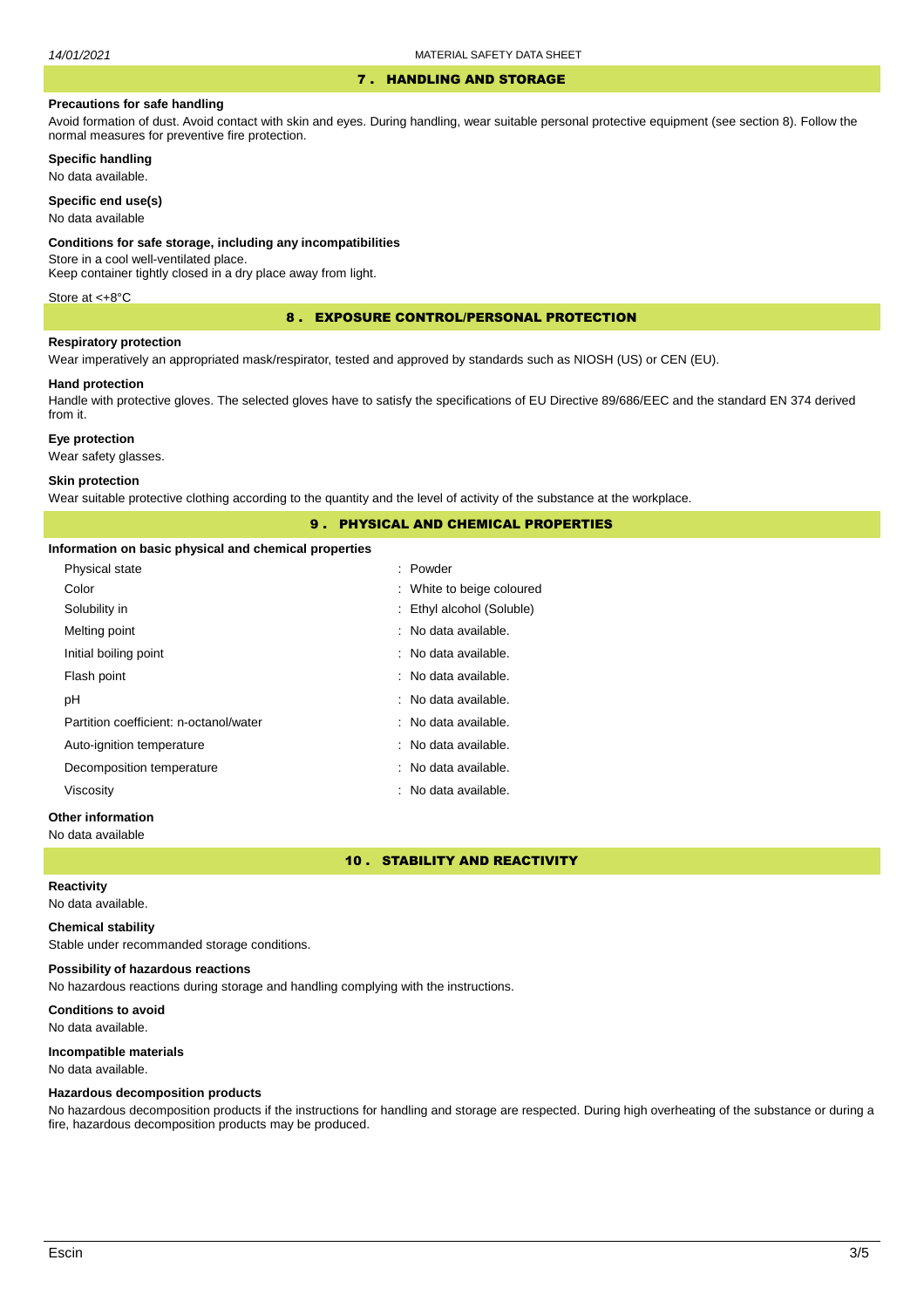# 11 . TOXICOLOGICAL INFORMATION

#### **Acute oral toxicity**

Rat, Dose : 833 mg/kg Result : LD50, (RTECS),

#### **Acute dermal toxicity**

No data available.

#### **Acute inhalation toxicity**

No data available.

#### **Skin Corrosion**

No data available.

#### **Skin Irritation**

No data available.

# **Serious Eye Damage**

No data available.

#### **Eye Irritation**

No data available.

### **Respiratory Sensitisation**

No data available.

### **Skin Sensitisation**

No data available.

# **Germ Cell Mutagenicity**

No data available.

# **Carcinogenictiy**

No data available.

#### **Reproductive Toxicity**

No data available.

### **Specific Target Organ Toxicity - Single Exposure**

No data available.

# **Specific Target Organ Toxicity - Repeated Exposure**

No data available.

#### **Aspiration Hazard**

No data available.

# 12 . ECOLOGICAL INFORMATION

**Toxicity** No data available.

# **Persistence and degradability** No data available.

**Bioaccumulative potential** No data available.

**Mobility in soil** No data available.

**Results of PBT and vPvB assessment** No data available.

### **Other adverse effects** No data available.

# 13 . DISPOSAL CONSIDERATIONS

# **Waste treatment methods**

Non-recyclable surplus and solutions must be sent to a licensed professional waste disposal service, while respecting the local statutory instructions. Contaminated packaging is to be eliminated in the same way as the product that is contained.